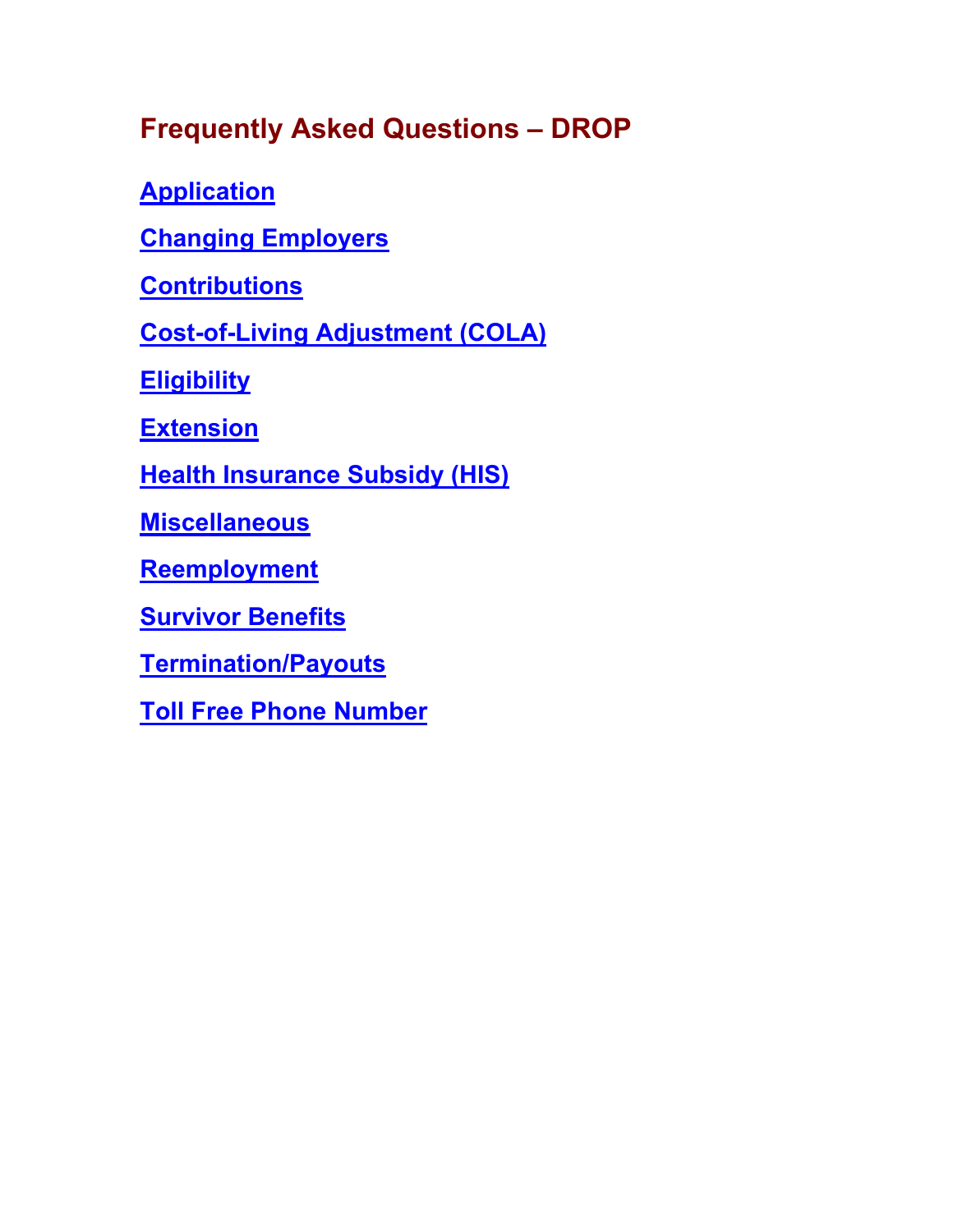# <span id="page-1-0"></span>**Application**

### **What forms must I complete to participate in DROP?**

You must complete Form DP-ELE, Notice of Election to Participate in the DROP and Resignation of Employment. If you are a Florida Retirement System (FRS) member, you must also complete Form DP-11, Application for Service Retirement and the DROP. If you are a Teachers' Retirement System (TRS) member, you must also complete Form DT-11, Application for Service Retirement and DROP. If you are a State and County Officers' and Employees' Retirement System (SCOERS) member, you must also complete Form DS-11, Application for Service Retirement and DROP. Your completed forms must be filed through your employer's human resource office.

### **When should I submit my application for DROP?**

The division must receive your DROP application and election form no later than the last working day of the month you intend to enroll in DROP. You may send in these forms up to six months before your DROP begin date which is your retirement date. If you submit these forms after your final 60-month participation period has begun, your DROP participation period will be reduced for each month your application was not in our office. You must submit Form DP-ELE before 12 months has elapsed from the beginning of the final 60-month participation period or you will no longer be eligible to participate in DROP.

# <span id="page-1-1"></span>**Changing Employers**

### **May I change employers while in DROP?**

Yes. However, if you are not employed for any one calendar month while changing employers, your DROP participation will be terminated.

#### **If I change employers, what forms must I complete and how long can I participate in DROP?**

You must complete a new Form DP-ELE showing the dates of DROP participation with the new employer. Your overall DROP participation with all employers cannot exceed the 60-month limitation from the first time your DROP began.

# <span id="page-1-2"></span>**Contributions**

#### **Am I required to pay any employee contributions on my salary while I am participating in the DROP?**

No, you are not required to pay employee contributions on salary earned while participating in the DROP.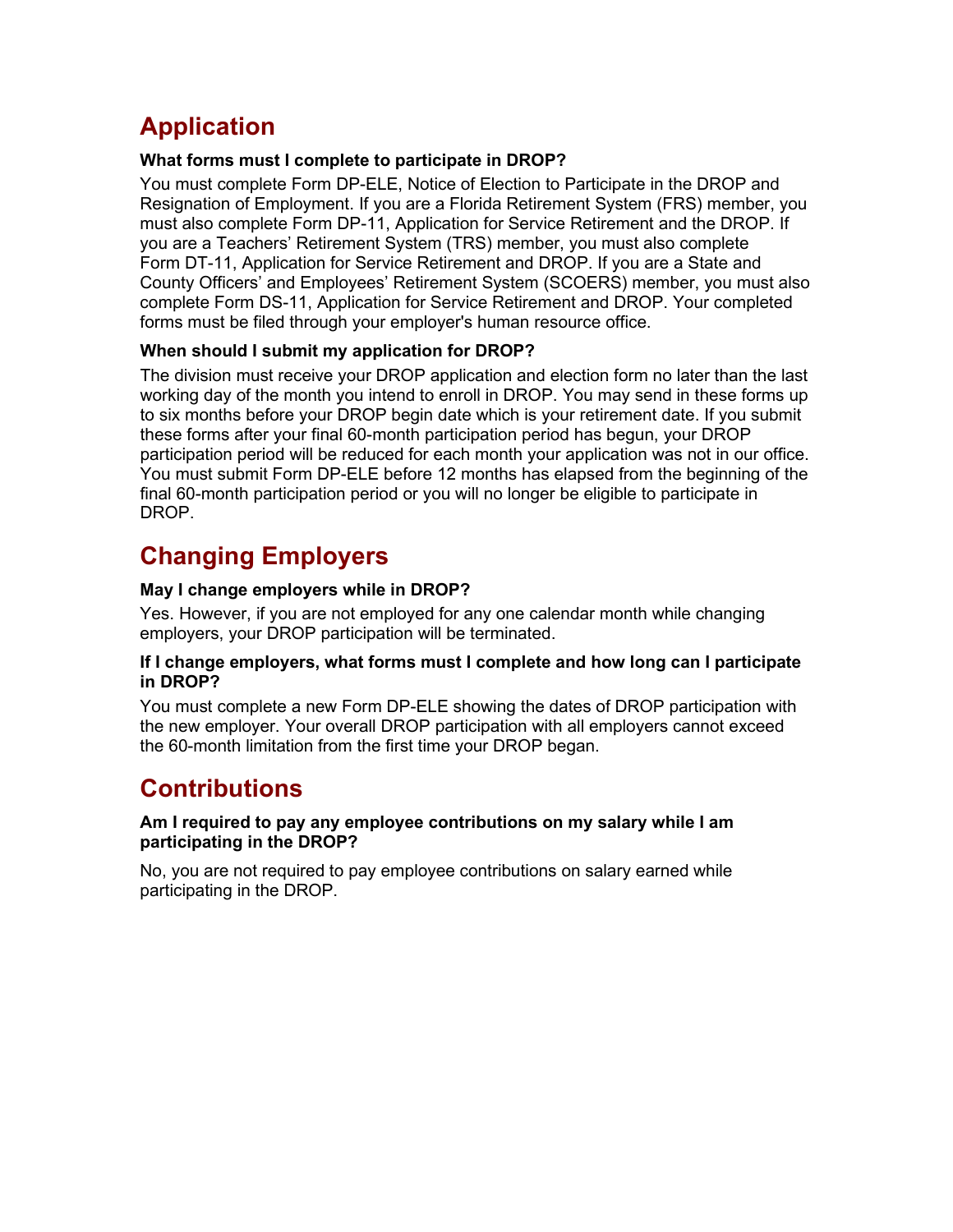# <span id="page-2-0"></span>**Cost-of-Living Adjustment (COLA)**

#### **Will my monthly benefit in DROP be increased by a cost-of-living adjustment while I am still working?**

Yes. Retirement benefits that accumulate in DROP will be increased by a cost-of-living adjustment each July 1 (or a prorated amount if you have been retired less than 12 calendar months). The cost-of-living increase is 3 percent for FRS Pension Plan retirements effective prior to Aug. 1, 2011. The cost-of-living increase for FRS Pension Plan retirements effective on or after Aug. 1, 2011, with service earned in July 2011 or later will be the sum of their pre-July 2011 service credit divided by the total service credit at retirement multiplied by 3 percent.

# <span id="page-2-1"></span>**Eligibility**

#### **Who is eligible to participate in DROP?**

All vested members of the FRS Pension Plan, Teachers' Retirement System (TRS), or State and County Officers' and Employees' Retirement System (SCOERS) who have reached normal retirement age or date, provided election to participate is made within the appropriate time periods as described below.

#### **When can I begin DROP?**

You can begin DROP when you are vested and have reached your normal retirement date as follows:

#### **If you were initially enrolled in the FRS before July 1, 2011:**

For all FRS membership classes except the Special Risk Class, your normal retirement date is either when you are vested and reach age 62, or after you complete 30 years of service, whichever comes first. If you become vested after age 62, your normal retirement date is the month following the month you complete six years of service. For Special Risk Class members, your normal retirement date is when you have at least six years of Special Risk Class service and are age 55, or 25 years of Special Risk Class service, whichever comes first; or age 52 and a total of 25 years of Special Risk Class service and active duty wartime military service. If you reach six years of Special Risk Class service after age 55, your normal retirement date is the month following the month you completed six years of Special Risk Class service.

#### **If you were initially enrolled in the FRS on or after July 1, 2011:**

For all FRS membership classes except the Special Risk Class, your normal retirement date is either when you are vested and reach age 65, or after you complete 33 years of service, whichever comes first. If you become vested after age 65, your normal retirement date is the month following the month you complete eight years of service. For Special Risk Class members, your normal retirement date is when you have at least eight years of Special Risk Class service and are age 60, or after 30 years of Special Risk Class service, whichever comes first; or age 57 and a total of 30 years of Special Risk Class service that include up to four years of purchased active duty wartime military service. If you reach eight years of Special Risk Class service after age 60, your normal retirement date is the month following the month you completed eight years of Special Risk Class service.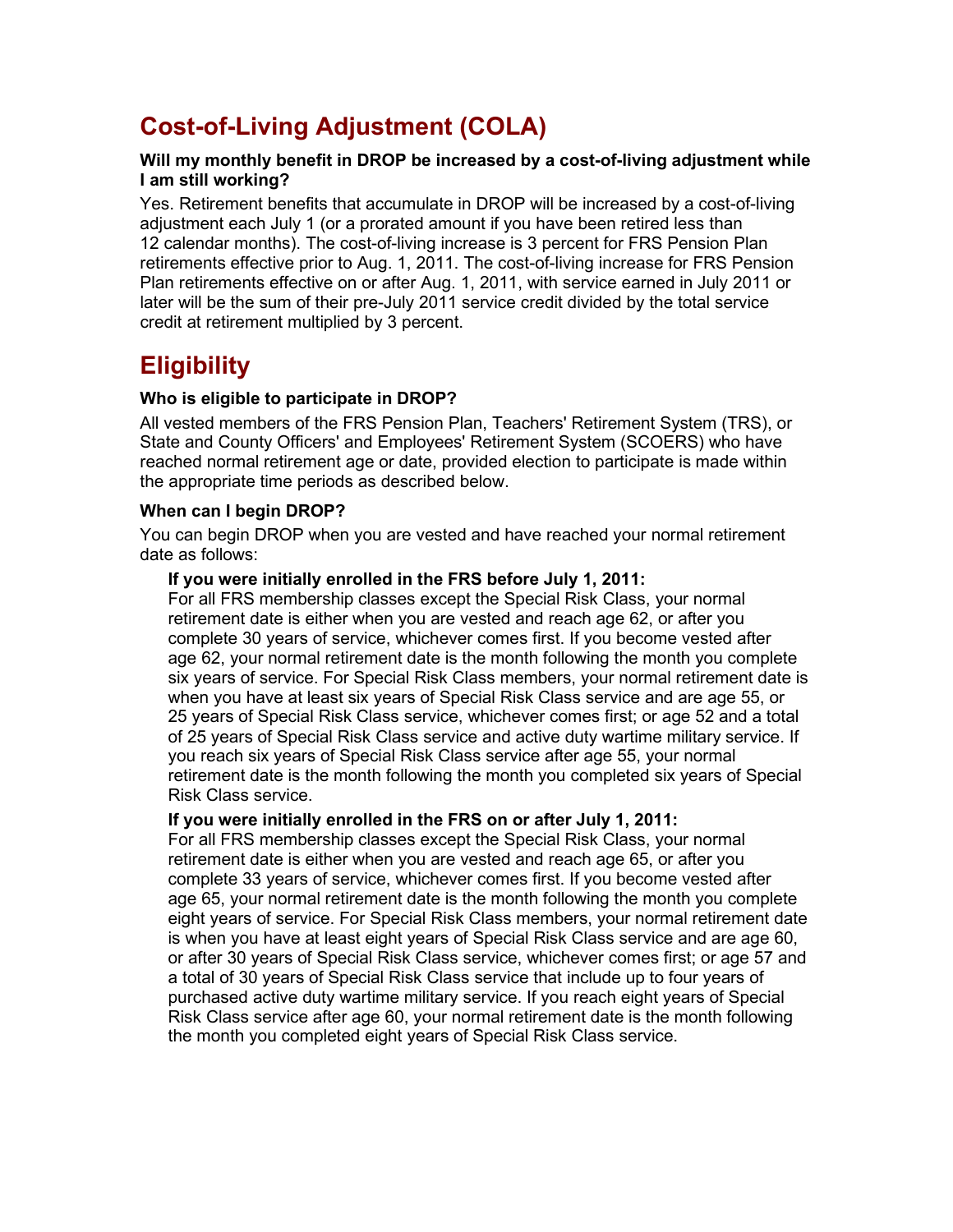#### **Can I enroll in DROP if I am on leave of absence or on Workers' Compensation?**

Yes, you can join DROP on or after reaching your normal retirement date (as long as you apply within the 12-month limitation period or within 12 months of your deferral election period) while on leave of absence or on Workers' Compensation. However, once you return to work you cannot have any additional salary or service credit added to your retirement benefit.

#### **How long can I participate in DROP?**

You may participate for a maximum of 60 months if you begin DROP participation when you first reach your normal retirement date or your maximum deferral date. If you initially elect to participate in DROP for less than the maximum 60 months allowable, you may extend your DROP participation up to the 60-month maximum if approved by your employer.

#### **Can I defer starting DROP?**

You must elect DROP participation within 12 months after you first reach your normal retirement date unless you are eligible to defer as follows:

- If you were initially enrolled in the FRS before July 1, 2011, and complete 30 years of service before age 57, you may defer DROP and elect to begin participation at any time between completing 30 years and reaching age 57. Special Risk members who complete 25 years of Special Risk service before age 52 may defer to age 52.
- If you were initially enrolled in the FRS on or after July 1, 2011, and complete 33 years of service before age 60, you may defer DROP and elect to begin participation at any time between completing 33 years and reaching age 60. Special Risk members who complete 30 years of Special Risk service before age 55 may defer to age 55.
- Elected officers who reach normal retirement while holding an elected office may defer DROP until their next succeeding term of office and may participate for the lesser of five years or the length of that term.
- Members in instructional positions defined by section 1012.01(2), Florida Statutes, may begin DROP at any time after reaching normal retirement.

If you begin DROP participation after the later of your normal retirement date or your maximum deferral date but within the 12-month election period, you will lose a month of DROP participation for each month you delay joining DROP.

### <span id="page-3-0"></span>**Extension**

#### **How can specified K-12 Instructional Personnel extend DROP participation for up to an additional 36 months?**

If you work for a district school board, the Florida School for the Deaf and the Blind, or a developmental research school, and you are employed in an instructional position as defined in section 1012.01(2)(a)-(d), Florida Statutes, you may be permitted to extend your DROP participation. This extension may be up to an additional 36 months with authorization from your employer and approval by the division, provided you are employed in an eligible position at the time you complete your initial 60-month eligibility period and remain in an eligible position during your extended DROP participation.

To extend your DROP participation, you must obtain authorization from the appropriate authority at your employer and the division must receive your completed Form DP-EXT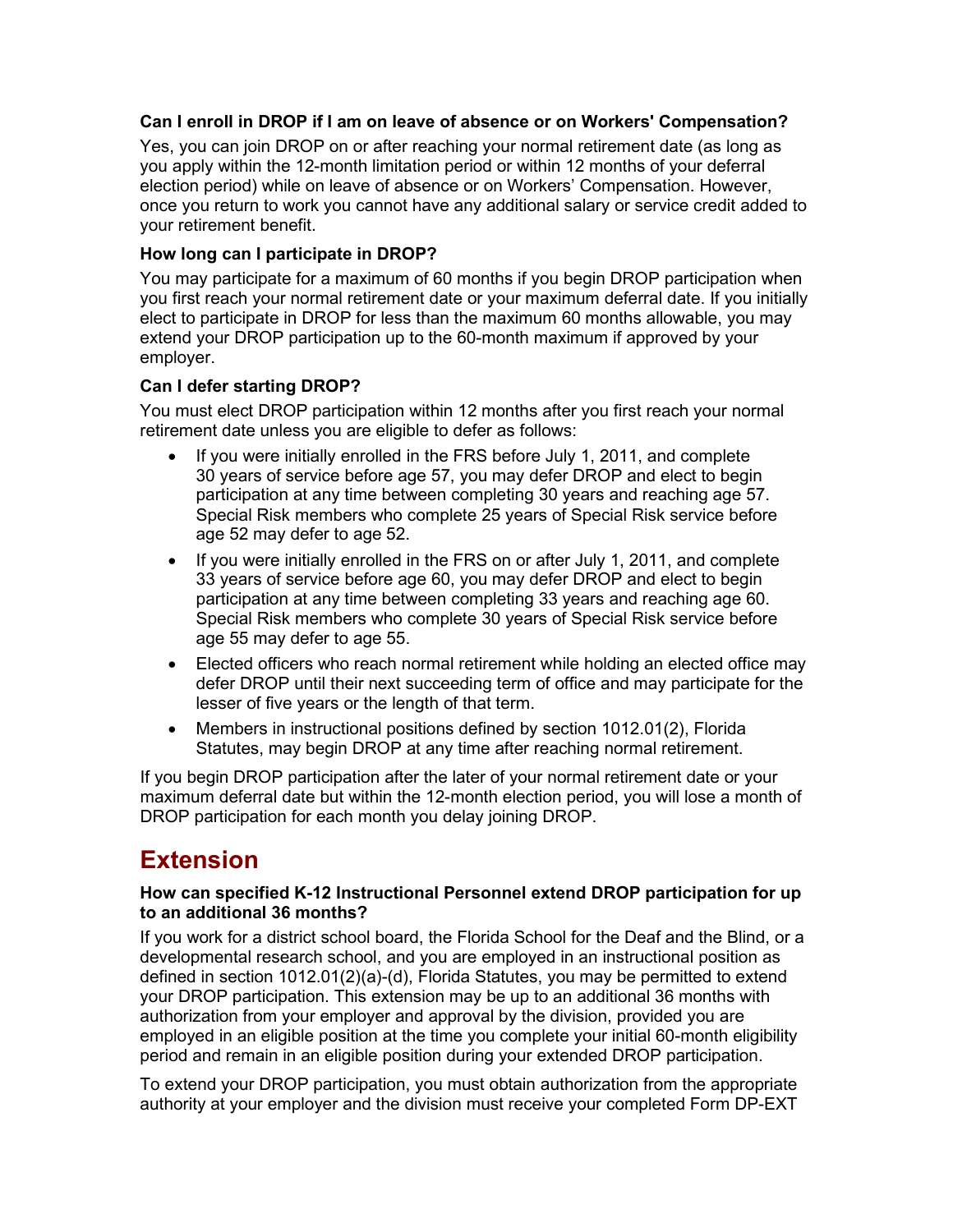prior to the end of your initial period of DROP participation. Your employer may grant extensions for any period of time up to 36 months (i.e., year-by-year or for the entire 36 month period at one time). Deferred Retirement Option Program extensions are granted at the discretion of each school district's superintendent. Deferred Retirement Option Program extensions for the Florida School for the Deaf and the Blind and developmental research schools are granted at the discretion of the school's director.

Effective July 1, 2018, K-12 instructional personnel who are authorized to extend DROP participation beyond the 60-month period must have a termination date that is the last month of the school year. If on July 1, 2018, the member's DROP participation has already been extended for the maximum 36 months and the extension period concludes before the end of the school year, the member's DROP participation may be extended through the last month of the school year. The employer is required to notify the Division of Retirement when these eligible personnel have their termination date changed to comply with this provision.

#### **Can specified K-12 Administrative Personnel extend DROP participation beyond their initial 60 calendar month period?**

Effective July 1, 2018, K-12 administrative personnel as defined in section 1012.01(3), Florida Statutes, who have a DROP termination date on or after July 1, 2018, may be authorized to extend their DROP participation beyond the initial 60 calendar month period if their termination date is before the end of the school year. Such administrative personnel may have their DROP participation extended until the last month of the school year. The employer is required to notify the Division of Retirement when these eligible personnel have their termination date changed to comply with this provision.

## <span id="page-4-0"></span>**Health Insurance Subsidy (HIS)**

### **Will I receive the Health Insurance Subsidy (HIS) while I am participating in DROP?**

No. However, you may apply to receive the HIS benefits after your DROP employment termination is verified and your name has been added to the retired payroll to receive monthly benefits. An application for HIS will be sent to you after your name has been added to the retired payroll. It is your responsibility to apply for the HIS benefit and provide certification of your health insurance coverage.

### <span id="page-4-1"></span>**Miscellaneous**

#### **What is the Deferred Retirement Option Program (DROP)?**

The DROP is a program under which you may retire while you continue to work. Your monthly retirement benefits remain in the FRS Trust Fund instead of being paid directly to you or deposited in your bank. Your benefits will earn interest for you, tax deferred, for as long as you participate in DROP. In the meantime you continue to work for your FRS employer for a specified and limited period up to the date you pre-selected to stop participation in DROP. When the DROP period ends, you must terminate employment with all FRS employers and provide verification of your termination. When your termination is verified and your payout election form has been received, you will receive payment of the accumulated DROP benefits, and begin receiving your FRS monthly retirement benefit (in the same amount as determined at retirement, plus annual cost-ofliving increases).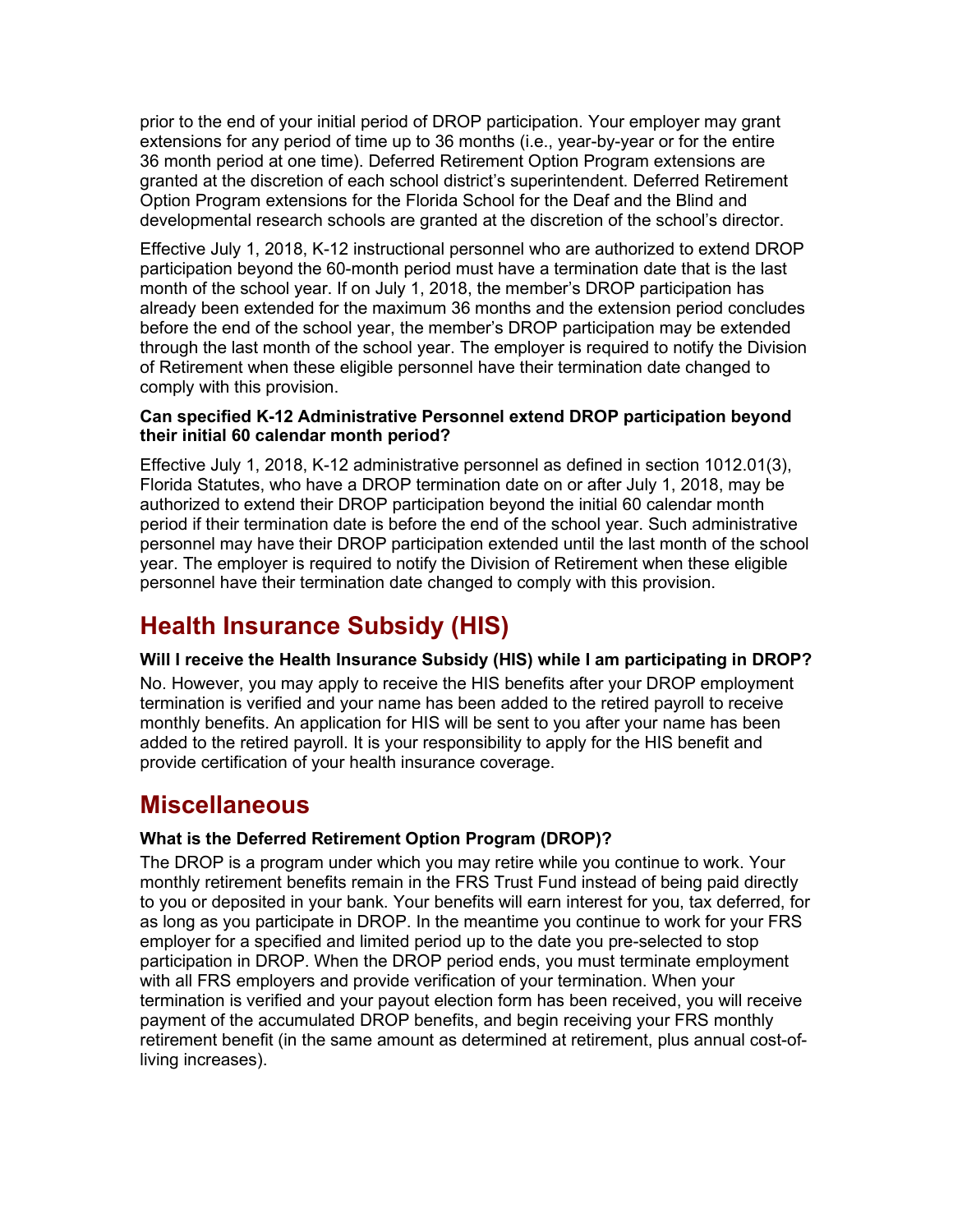#### **Does enrolling in DROP require my employer to keep me employed for the participation period that I choose?**

No, your employment status is not changed by DROP. You may quit or your employer may terminate you in the same manner as before DROP participation.

#### **Can I change my option or purchase additional service credit while participating in DROP?**

No, once your participation in DROP begins your retirement is final and you cannot change your option or add service credit.

#### **When is my DROP retirement final?**

Your DROP retirement is final on the last day of the effective month your DROP participation began as long as all your necessary paperwork has been submitted and approved. Once your DROP retirement is final you cannot add service credit, change options, change your type of retirement, elect Investment Plan membership, or cancel your DROP retirement.

### **Will I continue to earn service credit while I am participating in the DROP?**

Deferred Retirement Option Program participants are retired and no service credit will be earned during your DROP participation.

#### **How much interest will my DROP account earn?**

Deferred Retirement Option Program accounts earn interest compounded monthly at an effective annual rate of 1.30 percent for DROP participation beginning on or after July 1, 2011. The annual interest rate for DROP participation beginning before July 1, 2011, is 6.50 percent. Interest is earned through the month of DROP employment termination or death. No interest is earned on benefits on deposit for less than one month.

#### **Should I join DROP or stay in the FRS?**

One of the most important decisions you will have to make is whether you should join DROP or remain in the FRS. To assist in this decision, the division will provide estimates of the benefits you will receive if you retire and participate in DROP and if you retire without participating in DROP. Upon receipt of these estimates, you should meet with your accountant or financial planner to review your total financial situation, including FRS and/or DROP benefits, personal investments, and Social Security benefits, to determine which choice will be the best decision for your future.

#### **Am I covered for Social Security while participating in DROP?**

Yes, provided your retirement plan included Social Security prior to your participation in DROP. If you plan to work and participate in DROP past age 65, ask your human resource officer if you need to enroll in Medicare when you first turn age 65 even though you will not begin receiving Social Security benefits until you terminate employment. If you enroll in Medicare late, you may have to pay higher premiums.

### **What if I become disabled while participating in DROP?**

You will not be eligible to change your type of retirement from a DROP retirement to a disability retirement. If you become disabled while in DROP, terminate your employment and verify your termination, you will begin to receive your monthly retirement benefit the month following your DROP termination. The monthly benefit will be the amount that was determined when you started the DROP, including any cost of living increases, plus your DROP accumulation up to the point of your DROP termination.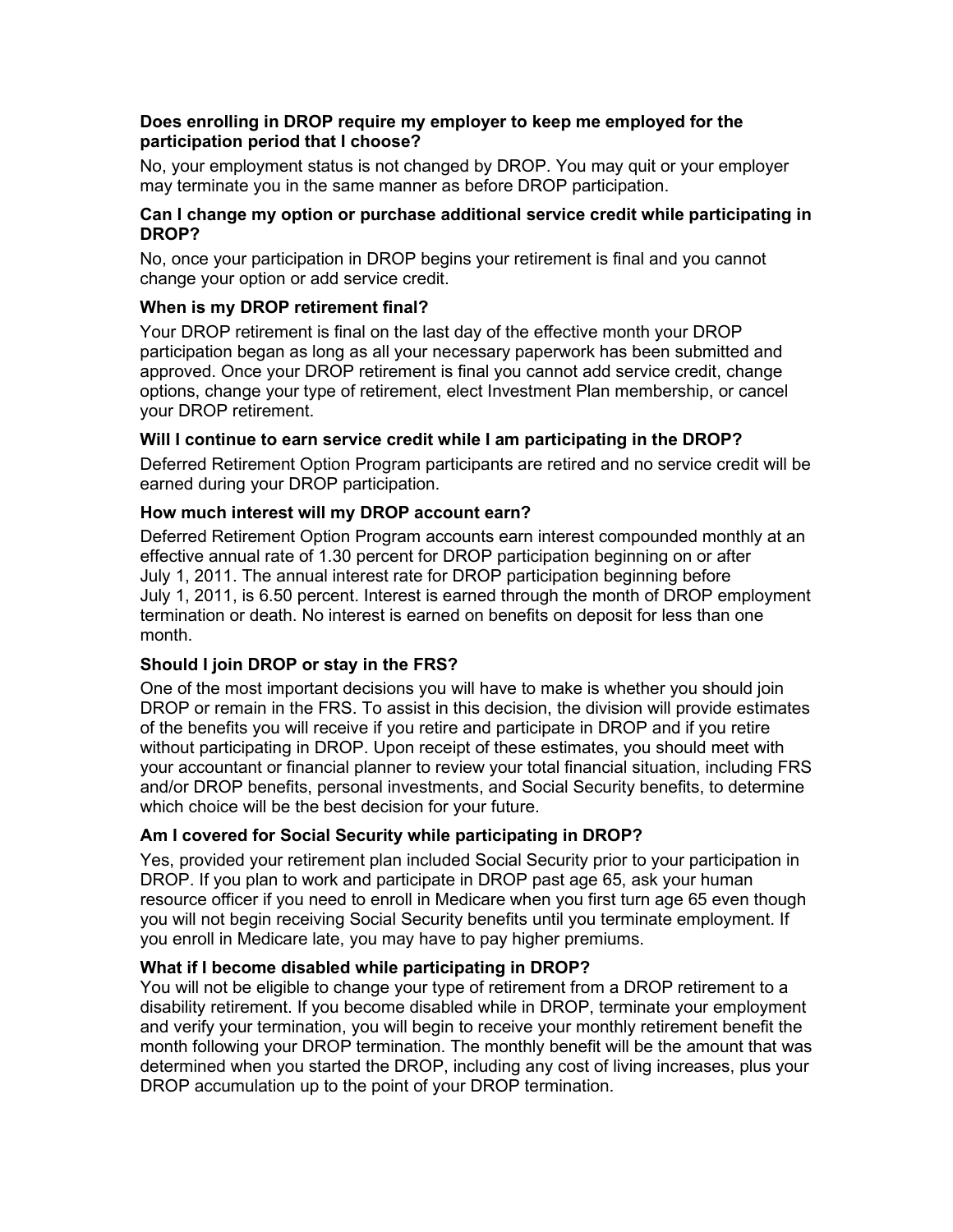## <span id="page-6-0"></span>**Reemployment**

#### **What happens if I go back to work after I conclude my DROP participation?**

Deferred Retirement Option Program participants are considered to be retired even though they continue to work for a specified period of time. Once you terminate from DROP, you are fully retired and subject to termination requirements and reemployment restrictions with FRS participating employers.

After you retire under the FRS, you may work for any public employer that does not participate in the FRS without affecting your FRS benefits. You may work for a private employer as long as you do not provide any paid or unpaid services to any FRS participating employers through your private employment.

There are, however, certain termination requirements and reemployment limitations that affect your retirement benefit if you are employed with FRS-participating employers during the first 12 calendar months after your effective retirement date without DROP participation or after your DROP termination date.

The termination requirements and reemployment limitations with FRS-participating employers are:

The first six calendar months of your retirement require you to be terminated. You must meet the definition of termination by severing all employment relationships with all FRS-participating employers for the first six calendar months of your retirement or the first six calendar months after your DROP termination date. This includes providing any service, whether paid or unpaid, to any FRS-participating employer, even if that service is provided through a third-party company or as an independent contractor.

If you do not meet the definition of termination, you will void your retirement. You and your employing agency are jointly and severally liable for repaying any retirement benefits you receive (including a DROP payout) while working or providing services to an FRS participating employer during this required termination period.

Voiding your retirement applies even if the position you hold is not covered by the FRS but is with an FRS employer. This restriction also applies to employment with the same employer if your agency withdrew from the FRS effective Jan. 1, 1996, for newly hired employees.

You may not receive both a salary and a retirement benefit in the same month during the seventh through twelfth calendar months of your retirement or after your DROP termination date. This restriction applies even if the particular position you hold is not covered by the FRS but is with an FRS employer. You must inform us if you work for an FRS employer during the reemployment limitation period.

Your retirement benefits are forfeited for the months you are employed by an FRS employer during the reemployment limitation period. You and your employing agency are jointly and severally liable for repaying any retirement benefits you receive while working during this period.

Effective March 9, 2018, there is one exception to the restrictions on reemployment limitations after retirement. If you are a retired law enforcement officer, you may be reemployed as a school resource officer by an employer that participates in the FRS during the seventh through twelfth calendar months after your retirement date or after your DROP termination date and receive both your salary and retirement benefits.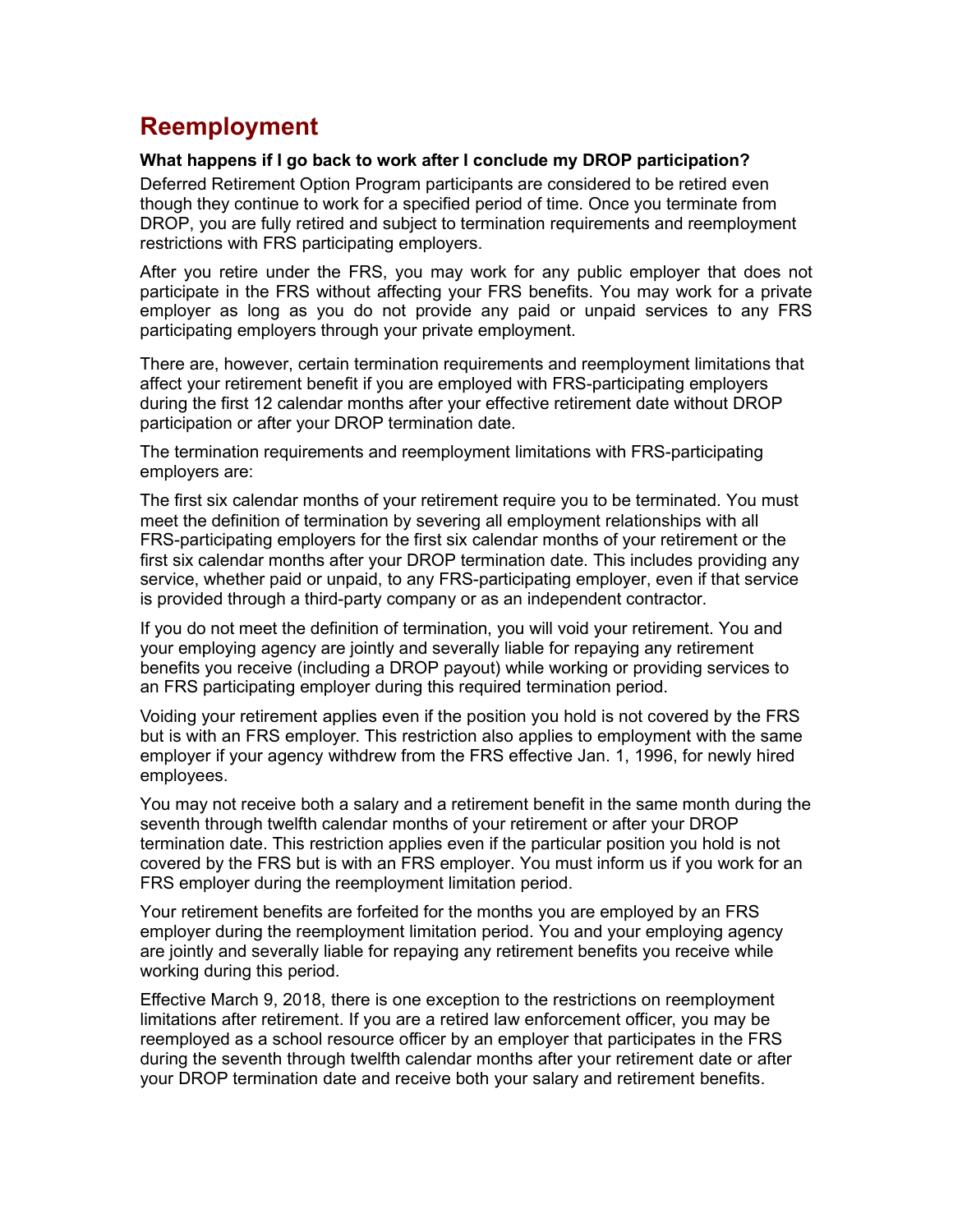There are no limits on working for an FRS employer after you have been retired for 12 calendar months.

If you are reemployed with a participating employer, you will be required to sign a statement that your reemployment does not violate these provisions.

**Note: Employment with an FRS employer includes any full-time, part-time, temporary, other personal services (OPS), contractual services or noncontractual services with your previous employer or any other FRS employer**.

## <span id="page-7-0"></span>**Survivor Benefits**

#### **Who is entitled to my DROP benefits if I should die while participating in DROP?**

Your FRS designated beneficiary is eligible to receive all accumulated DROP benefits and, depending on the benefit option you selected, monthly FRS benefits. Survivors are not eligible for FRS in-line-of-duty death benefits. If your named joint annuitant dies during your DROP participation, you will be eligible to name a beneficiary to receive the accumulated DROP benefits.

# <span id="page-7-1"></span>**Termination/Payouts**

#### **What happens if I do not terminate employment as specified on my Form DP-ELE?**

If you fail to terminate by the date specified on your Form DP-ELE, you will lose your accumulated DROP accrual, your retirement will be canceled, and your FRS membership will be reestablished retroactive to the date you began DROP. Your employer must pay any additional contributions required to reestablish your FRS service credit.

#### **What forms must I complete to verify my DROP termination and to select my DROP payout method?**

You must complete Form DP-TERM, Deferred Retirement Option Program Termination Notification to certify that you have terminated your FRS employment. Form DP-PAYT, Deferred Retirement Option Program Selected Payout Method is provided for you to choose your DROP payout option. Even though you may submit Forms DP-TERM and DP-PAYT to the division before your terminate employment, the DROP funds cannot be paid (rolled over or lump sum) until the month following your DROP termination. If you do not select a distribution method within 60 days of your termination date, you may be issued a lump-sum payment with 20 percent withheld for federal income taxes.

#### **How do I receive my DROP account money?**

Your accumulated DROP benefits may be paid to you after your DROP employment termination is verified and you select your DROP payout method. Deferred Retirement Option Program accounts are paid to you in one of three ways; a direct rollover to an eligible retirement plan, a lump sum payment, or a combined partial lump sum payment and rollover.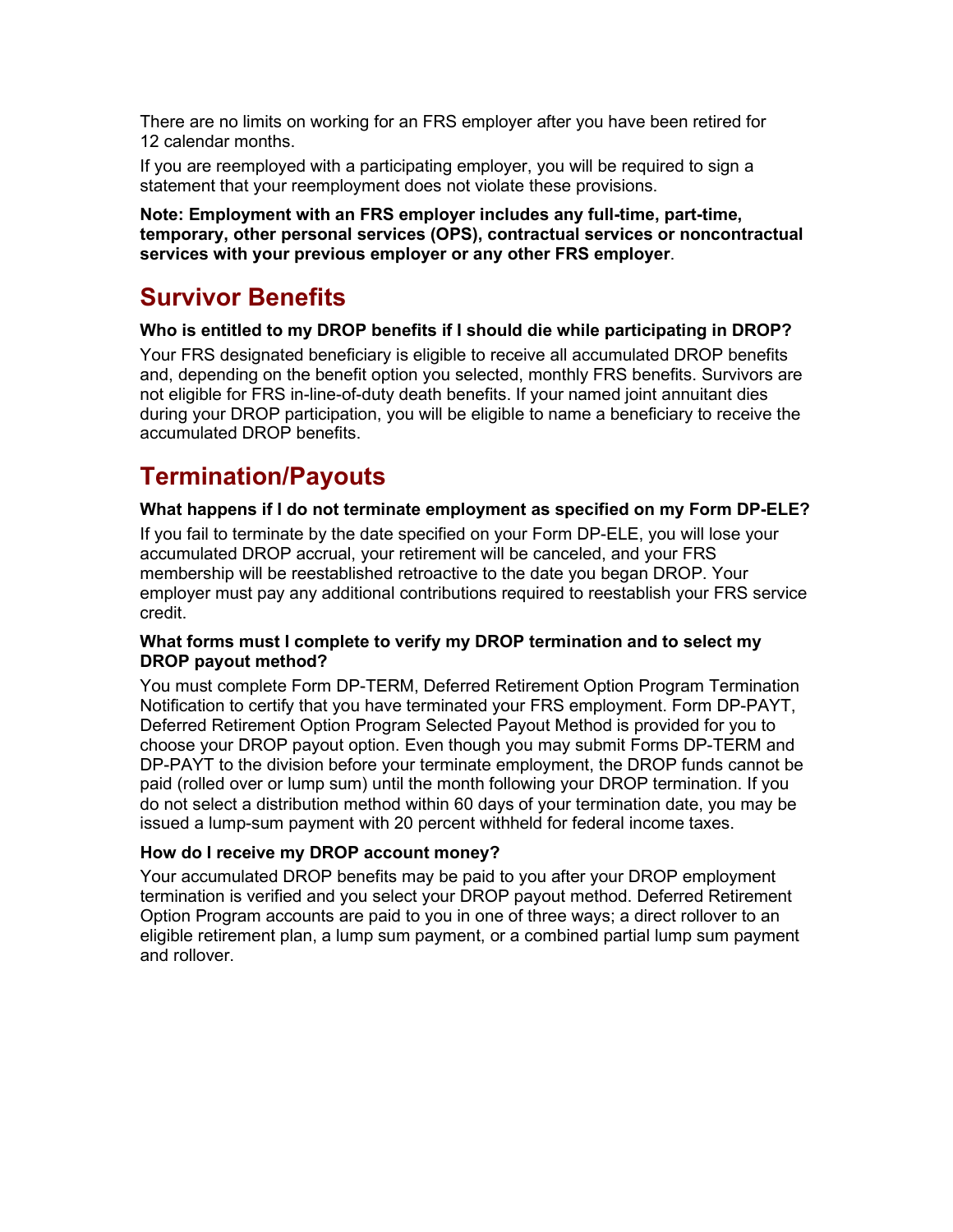#### **If I decide to roll over my DROP account, what are my rollover options?**

The law states that rollovers from the FRS Pension Plan must be paid directly to the custodian of an eligible retirement plan as defined in section 402(c)(8)(B) of the Internal Revenue Code (IRC). An eligible retirement plan includes the following plans:

- An Individual Retirement Account as described in section 408(a), IRC, which includes a non-designated ROTH IRA.
- An Individual Retirement Annuity as described in section 408(b), IRC (an annuity set up by an insurance company).
- A Qualified Trust -- a stock bonus, pension or profit sharing plan of an employer (both defined contribution and defined benefit plans) with provisions to accept rollovers that is established in accordance with section 401(a), 401(k), or 403(b) of the IRC, for the sole and exclusive benefit of employees or their beneficiaries. For purposes of a rollover, state law allows DROP assets to be rolled into the FRS Investment Plan, which is a qualified trust plan.
- An Annuity Plan as described in section 403(a), IRC.
- An Annuity Plan as described in section 403(b), IRC.
- Deferred Compensation Plans of State and Local Governments as described in section 457(b), IRC.
- A Deferred Compensation plan as described in section 401(k), IRC.

#### **How will my DROP benefits be taxed?**

At the end of DROP, if you elect to have your DROP accumulation rolled over to an eligible retirement plan, there will be no taxes due on the amount rolled over until you begin to withdraw funds from the eligible retirement plan. If you elect to receive a total or partial lump-sum payment of your DROP accumulation, the lump-sum amount will be taxed as ordinary income the year you receive it. The division is required to withhold 20 percent federal taxes on this distribution. When you file your income tax forms for that calendar year you may also owe additional taxes (depending on your tax bracket). For example, a lump-sum distribution of \$100,000 would require the division to automatically withhold 20 percent (\$20,000). Income tax forms for that year would reflect the lumpsum amount you received plus the credit for the 20 percent tax already withheld. A member in the 28 percent tax bracket would owe an additional 8 percent tax (\$8,000), in effect reducing the lump-sum benefit from \$100,000 to \$72,000. In addition, other taxes may be due if you are under age 55 (age 50 for public safety officers) at the time you terminate your DROP participation.

### **What is the Internal Revenue Service's Simplified Method?**

The Internal Revenue Service's (IRS) Simplified Method calculates the monthly amount of your benefit that is not taxable because it is a recovery of your after-tax employee contributions. The Simplified Method calculation distributes the after-tax contribution recovery monthly over a period of years. If you have any after-tax employee contributions included in the benefits accumulated during your DROP participation, a separate check will be issued to you at the time your DROP payout is issued.